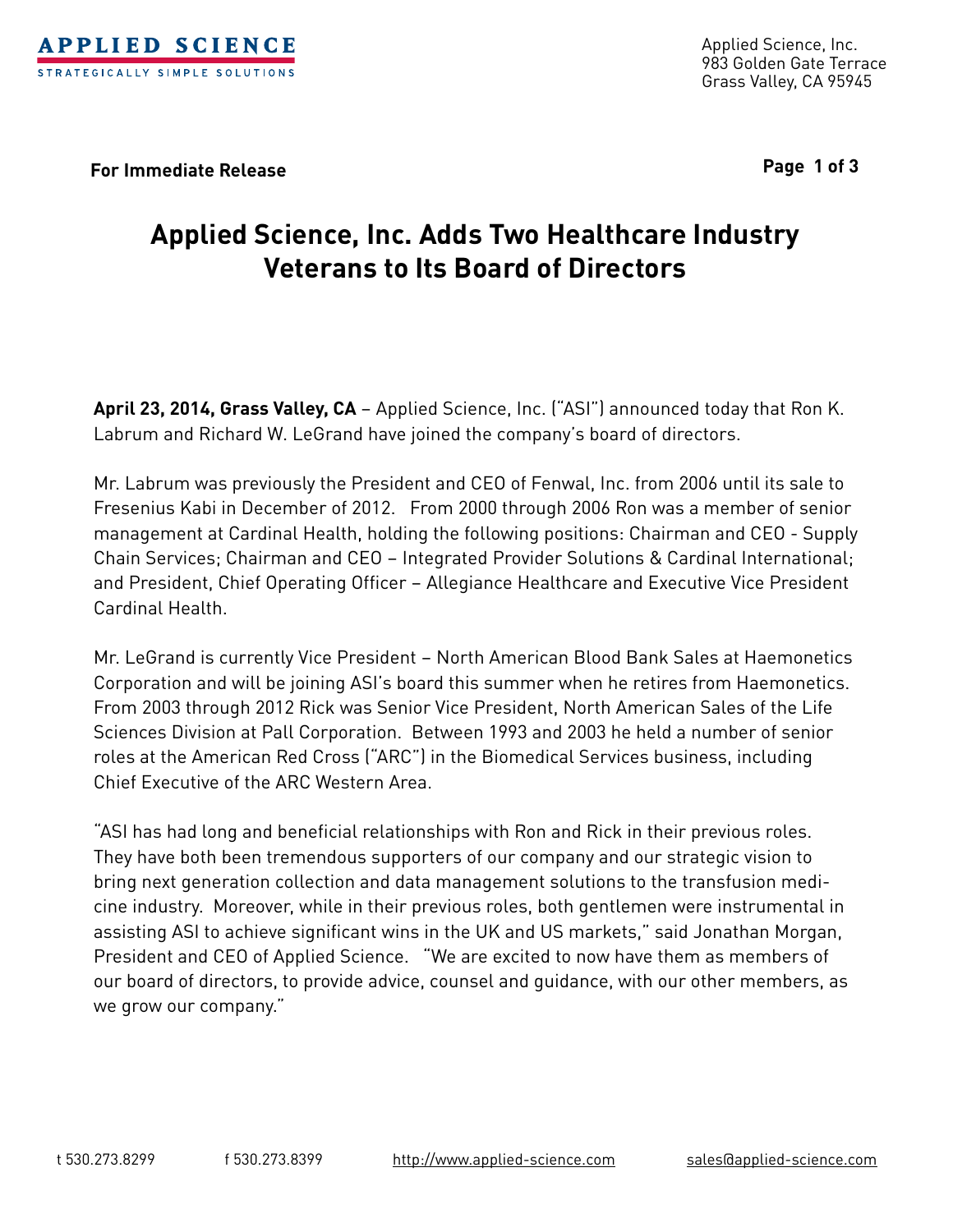

Applied Science, Inc. 983 Golden Gate Terrace Grass Valley, CA 95945

**For Immediate Release Page 2 of 3**

Mr. Labrum commented that, "ASI continues to find unique ways to meet the needs of the industry through quality engineering and systems integration. The ability to provide accurate data while lowering costs is a core capability of this growing business. I am delighted to be associated with the ASI team."

Mr. LeGrand remarked, "I have had the opportunity to witness the growth of ASI both in sales of its automated mixer as well as its North American customer base since 2009. The products and services provided by ASI to blood centers and hospital collection programs have offered operational efficiencies and have meaningfully reduced costs. I look forward to working with the ASI board and management to provide unique products and cost-saving services in the future."

Applied Science Inc. is an industry leading designer and manufacturer of collection solutions for the global whole blood collection industry. ASI's products allow blood collectors to accurately and efficiently accumulate whole blood from donors. The Company's data management capabilities also allow customers to electronically track blood donation information, which is critical to improving safety and efficiency in the donation process. ASI's customers include: the American Red Cross, United Blood Services, New York Blood Center and the National Health Service in the United Kingdom; all of whom are major purchasers of the Company's whole blood collection devices. ASI believes it is the leading vendor of whole blood collection monitors and mixers and related solutions in the United States.